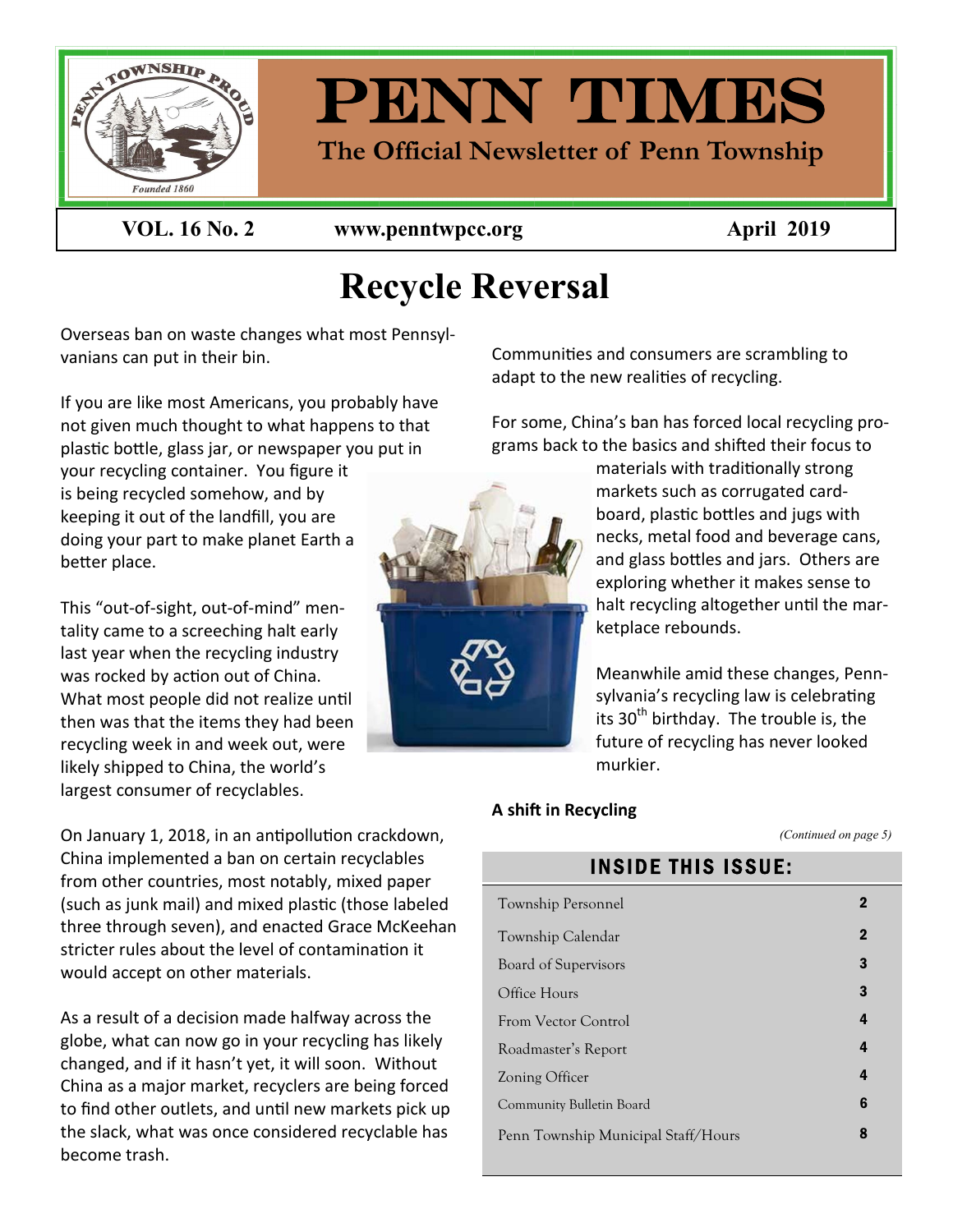#### **Penn Township Personnel**

#### *Zoning Hearing Board*

Linwood Clippinger - Chairman Rachael Hollenbaugh—Secretary Greg Mell—Vice Chairman James Hollenbaugh-Voting Alternate Terry Mentzer—Voting Alternate Richard Mislitsky - Solicitor

#### *Planning Commission*

Wayne Stevenson- Co- Chair Gary Cribbs – Co-Chair Marcia Leeds - Secretary Victor Barrick Sean Lacey G. Lane Whigham Joseph Ferrante

#### *Park & Rec Committee*

Albert "Buck" Shuller Patricia Weidman David Yoder Carrie Collins Tammy Kartstetter

#### *Fire Company Executive Officers*

John Wardle– President 776-7266 Gary Martin– Vice President Wayne Hockensmith – Treasurer Pat Sangialosi - Secretary Mary McGarry -Assistant Secretary Cindia Whistler– Financial Secretary John Wardle Jr-Chaplain Cindia Whistler—Facility Contact

#### *Fire Company Line Officers*

Chris Alleman. – Fire Chief Doug Stum – Deputy Chief Ryan Finky - Assistant Chief Tim Knepp—EMS Chief Tyler Wardle - Captain Dan Define—Lieutenant

#### *Fire Company Auxiliary*

Mary Wert – President Joyce Wardle– Vice President Sandy Morrison – Secretary Marcia Leeds – Treasurer/Financial Secretary Tina Fry—Trustee Anna Group – Trustee Evie Kough—Trustee Virginia Kelso—Chaplain

#### *Fire/Police Members*

Jim Sheaffer - Captain Mike Chestnut Ricky Stitt - Lieutenant Ron Tritt<br>Leon Kitner Ira Wagner Leon Kitner Art Danner John J Wardle Jr Wayne Hockensmith Robert Alleman Steve Cohick Grace Hernandes Richard Cook **Pamela Sheaffer**<br>Mike Ickes **Mark** Marvin Martin

Marvin Martin

Denny Shoff Ryan Finkey Doug Stum

*Fire Company Trustees* Jim Sheaffer Richard Cook

*Emergency Management Coordinator* Robert Kough, Jr. – 226-6537

*Codes Enforcement Officer* Tim Knepp, Sr. Jim Sheaffer—Assistant

*Loan Grant Coordinator*

*Vacancy Board* J. Michael Ickes - Chair

Buck Shuller

*Fire Marshal* Bob Kough, Jr. Tim Knepp, Sr.—Assistant

### **2018 Township Calendar**

All meetings are held at the Township building , 1301 Centerville Road, Newville, PA at 7:00 pm unless otherwise stated.

#### *April*

- 10 Zoning Hearing Board
- 11 Board of Supervisors Meeting
- 13 PTVFC Meat Raffle
- 15 Planning Commission
- 17 Park & Rec Committee
- 18 Supervisor Workshop
- 20 Easter Egg Hunt
- 21 PTVFC Easter Breakfast
- 27 PTVFC Pot Pie Supper

#### *May*

- 8 Zoning Hearing Board
- 9 Board of Supervisors Meeting
- 11 PTVFC Wing Night
- 15 Park & Rec Committee
- 16 Supervisor Workshop
- 19 PTVFC Breakfast
- 20 Planning Commission Meeting

#### *June*

- 1 PTVFC Penn Music Fest
- 12 Zoning Hearing Board
- 13 Board of Supervisors Meeting
- 17 Planning Commission
- 19 Park & Rec Committee
- 20 Supervisor Workshop

**NOTE:** Fire Company BINGO is held every Friday night, 7:00 at the Fire Hall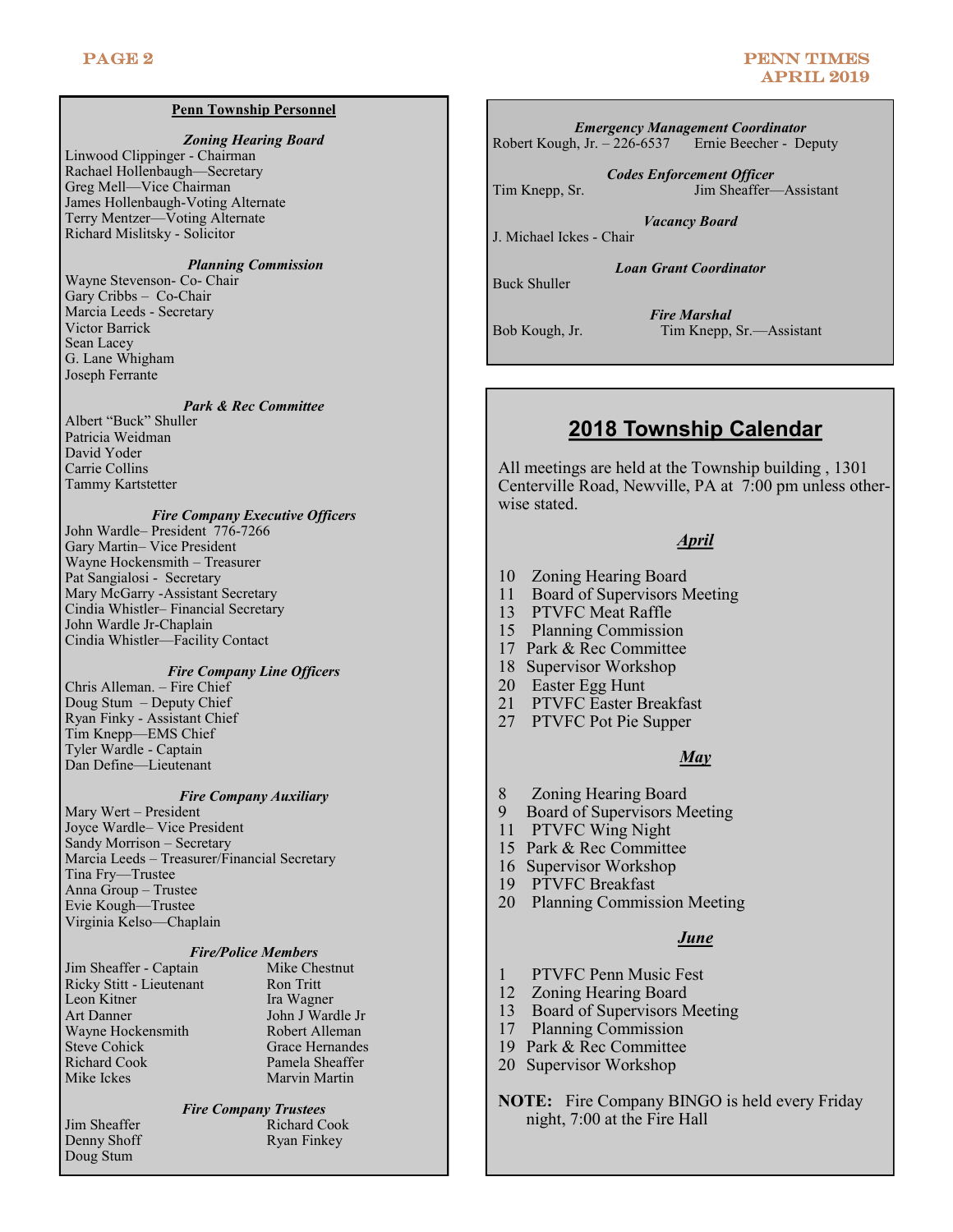## **Board of Supervisors**

The complete minutes of the Supervisors' Meetings are available, once they are approved, at the Township Building or on our website, www.penntwpcc.org.

#### **January Reorganization Meeting**

- Approved Resolution 2019.01 Appointing Township Staff
- Approved Resolution 2019.02 Establishing Wages
- Approved Resolution 2019.03 Establishing the Township Fees Schedule
- Approved Resolution 2019.04 Personnel Manual
- Approved Resolution 2019.05 Setting Holidays, Hours of Operation and Meeting Dates
- Approved Resolution 2019.06 Establishing Special Equipment Fee Schedule
- Approved Resolution 2019.07 Special Fire Police
- Approved Resolution 2019.08 Authorizing Road Supervisors and Employees of Penn Township Road Crew to work on projects in cooperation with Cooke, Dickinson and South Newton Townships

#### January

- Adopted Annual Act 44 Retirement Disclosure
- Approved three requested dates for Fire Police Services

#### January Supervisors Workshop

• Approved changes to the Personnel Manual

#### February

- Approved six month extension for 2018 Septic Pumping
- Approved purchase of Buffalo Turbine PTO Turbo Leaf Blower
- Approved contract with MuniLogic to provide property /permit management software
- Approved Smith Road Paving
- Approved donation of \$100.00 to Cumberland County Historical Society

### March

- Approved Mains Land Use Plan
- Adopted Ordinance 2019-01 Stormwater Management Ordinance
- Approved purchase of flammable liquids cabinet
- Approved WCCOG Road Materials bid as recommended by the Roadmaster
- Appointed Supervisor Martin as WCCOG representative and designated Supervisor Tritt as Alternate
- Approved request by South Newton Township for Fire Police services at five events.

### **2018 SEPTIC PUMPING**

Due to the wet year last year, we have granted an extension to property owners whose septic systems were due to be pumped in 2018. The new deadline to have your system pumped is June 30, 2019.

This includes the properties north of Pine Road and west of Centerville Road.

### **OFFICE HOURS**

The office will be closed April 17 & 18. Beginning April 22 and lasting for approximately 6 weeks, Township office hours will be Monday and Wednesday, 9:00 AM—4:00 PM

Notary service **will not be** available during this time.

We apologize for any inconvenience.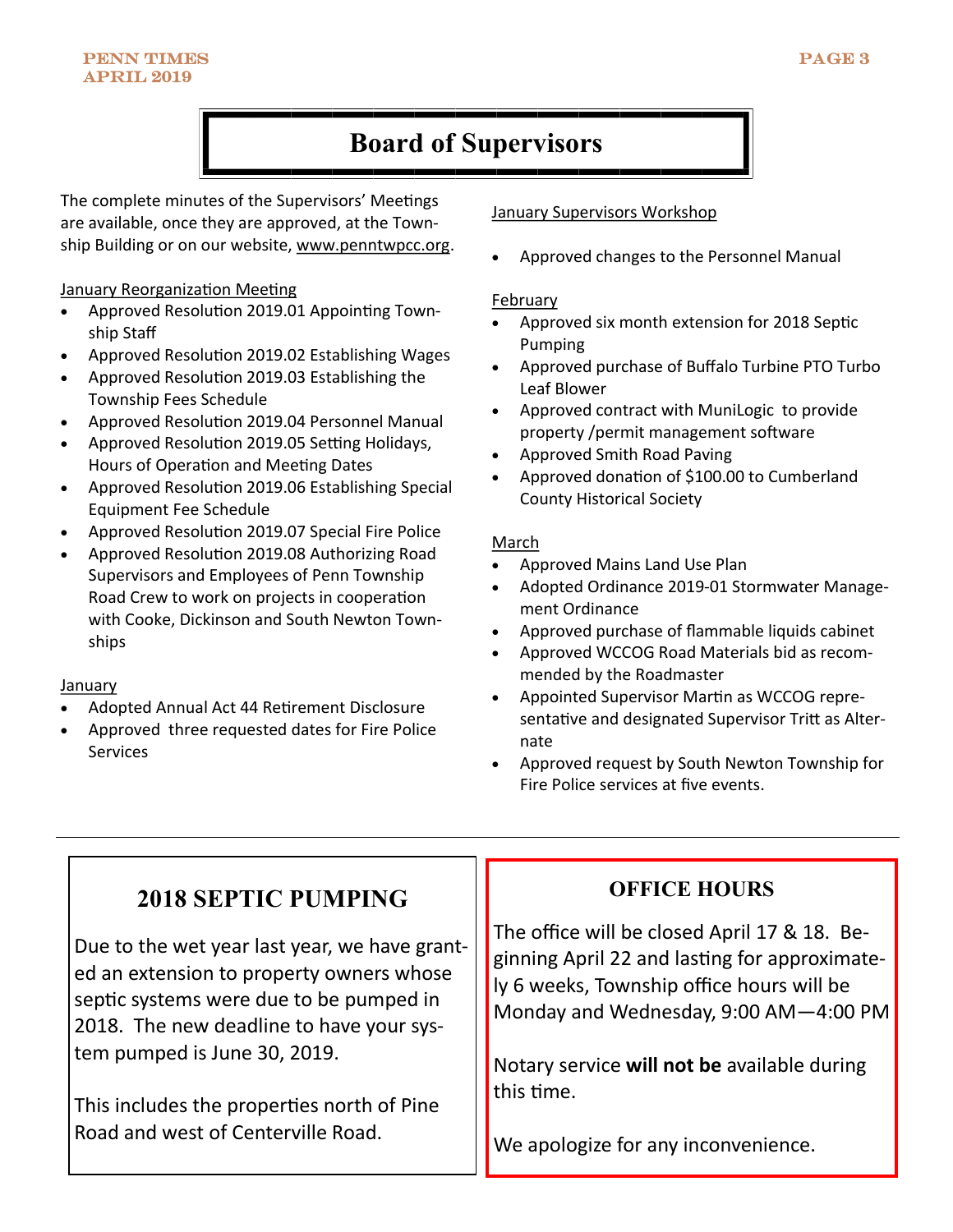## **PA CleanWays of Cumberland County, in partnership with Cumberland County Vector Control, and the Municipality of Mechanicsburg will Hold Tire and Household Electronics Collection on May 4th**

Cumberland County Vector Control, in partnership with, PA CleanWays of Cumberland County, Keep PA Beautiful, Mechanicsburg Borough, and e-End recycling will be hosting a tire collection for Cumberland County residents. The groups are seeking to eliminate illegal dumping and littering of tires and electronic equipment in the county by providing a convenient and affordable alternative. The collection will be held on Saturday, May 4<sup>th</sup>, from 9 am to 12 PM, at the Soldiers and Sailors Park located at 1 Memorial Park Dr, Mechanicsburg, PA 17055.

**Pre-registration and prepayment are requested for the tires by May 2nd, 2019 and can be made by calling Stephanie Larson at 724-836-4121 x104 between the hours of 9AM – 4PM, Monday through Friday. Credit card and check payments will be accepted**. **Registration begins on March 18th, 2019.** 

**Payments for CRT monitors and CRT Televisions will be collected on the day of the collection. This payment will be CASH ONLY and will be collected at the point of drop off. Please call 717-691-3310 for any questions regarding exactly what electronics will be collected.** 

**Collection fees:** 

- **Car/truck size on or off rim: \$3/ tire**
- **Tractor trailer size: \$7/ tire**
- **Large agricultural tires: \$25/ tire**
- **CRT Monitors billed at \$15.00/unit**
- **CRT Televisions billed at \$30.00/unit**
- **All other Electronic will have no charge**



Feel free to contact us with any questions or concerns. www.ccpa.net/westnile. 717-240-7808



### **ROADMASTER'S REPORT**

Now that the weather is breaking, please watch for Township workers.

Township crews will be out in full force to repair potholes caused by the winter freeze/thaw. As soon as weather permits and the ground dries up we will be grading gutters on township roads. We will be repairing High Mountain Road and we hope to install a pipe across Smith Road to help with the water drainage issues.

The mowers will be out mowing the road edges prior to Memorial Day

### **ZONING OFFICER**

Now that Spring may be here and you turn to outdoor activities, we have a reminder from the Zoning Officer. If you want to place a pre-built shed on your property you need to apply for a zoning permit. Should you place one without the permit you will be subject to a fine and possibly the expense of relocating it.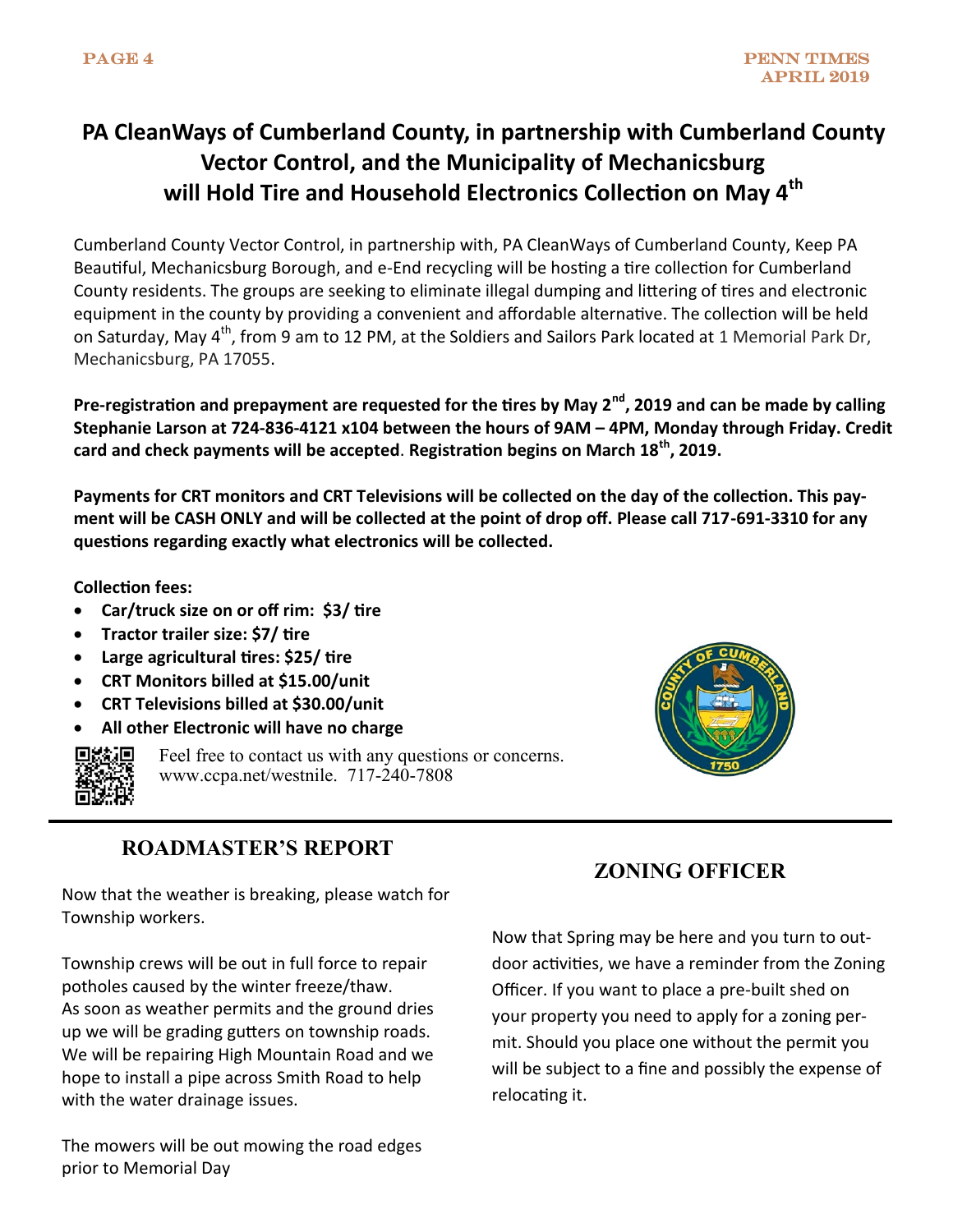#### PAGE 5

#### PENN TIMES April 2019

#### *Recycling (Continued from page 1)*

Thirty years ago, Pennsylvania developed the most sweeping recycling program enacted by any state at that time.

Today, recycling has become a way of life for most Pennsylvanians. More than 11.6 million residents – about 94% of the state's population – have access to recycling, including about 79% who have the convenience of curbside recycling.

Over the years, recycling initiatives have faced challenges as markets ebbed and flowed, and despite current conditions, the state's program will rebound again, state Secretary of Environmental Protection Patrick McDonnell predicts.

Still, the latest news out of China has sent a large shock wave through the recycling industry and caused a major disruption Randy Dyarman to the recycling loop, which consists of the user or sorter, the processor, and the buyer.

"Suddenly the buyer went away, and there was nowhere for the material to go", Kathryn Sandoe, chief communication officer at the Lancaster County Solid Waste Management Authority, says.

With limited markets, communities mandated to recycle are reevaluating what items are valuable enough to still collect and sell. Early last year, Lancaster County, one of the first areas in Pennsylvania to react to the market collapse, cut some longtime recycling staples and trimmed its curbside recycling to four items that it believes have had traditionally strong domestic markets.

With such a major change to its program, the authority has focused its efforts on reeducating people on what can be recycled and how to prepare it (flatten cardboard, empty and rinse containers, remove lids).

And while it may seem that the changes took place overnight, they were in the making for a while.

### **Reducing contaminants**

For many years, China's insatiable appetite for recyclables masked the problems of contamination in the nation's recycling stream.

Part of the problem can be traced back to how easy recycling has become, especially once many programs implemented single-stream collection, allowing all recyclables to be placed together for pick up and sorting later at a processing facility, Too many people made assumptions that just about everything could be recycled – tin foil, drinking glasses, plastic toys, even garden hoses – when in reality they couldn't.

And now that China has lowered its boom, communities that still want to recycle – whether because of a state mandate or because they believe it is the right thing to do – must find ways to provide a clean, quality product.

According to Earth911.com, a website dedicated to encouraging less waste, the answer to U.S. recycling woes starts with clear recycling guidelines for consumers, who sort recyclables from the rest of their waste. An effective education program could help to put an end to what the industry calls "wishful recycling," trying to recycle things that are not recyclable.

Many solid waste handlers have begun asking customers to be more diligent about their recycling habits, and "when in doubt, throw it out" has become the mantra of the new post-China recycling guidelines.

While it remains to be seen how recycling rebounds from this latest market setback, in the short term, at least, costs for local programs will almost certainly rise as recyclers pass on increased costs to customers.

Some in the industry, however, see this latest crisis as just another blip in the inevitable rise and fall of markets.

Only time will tell.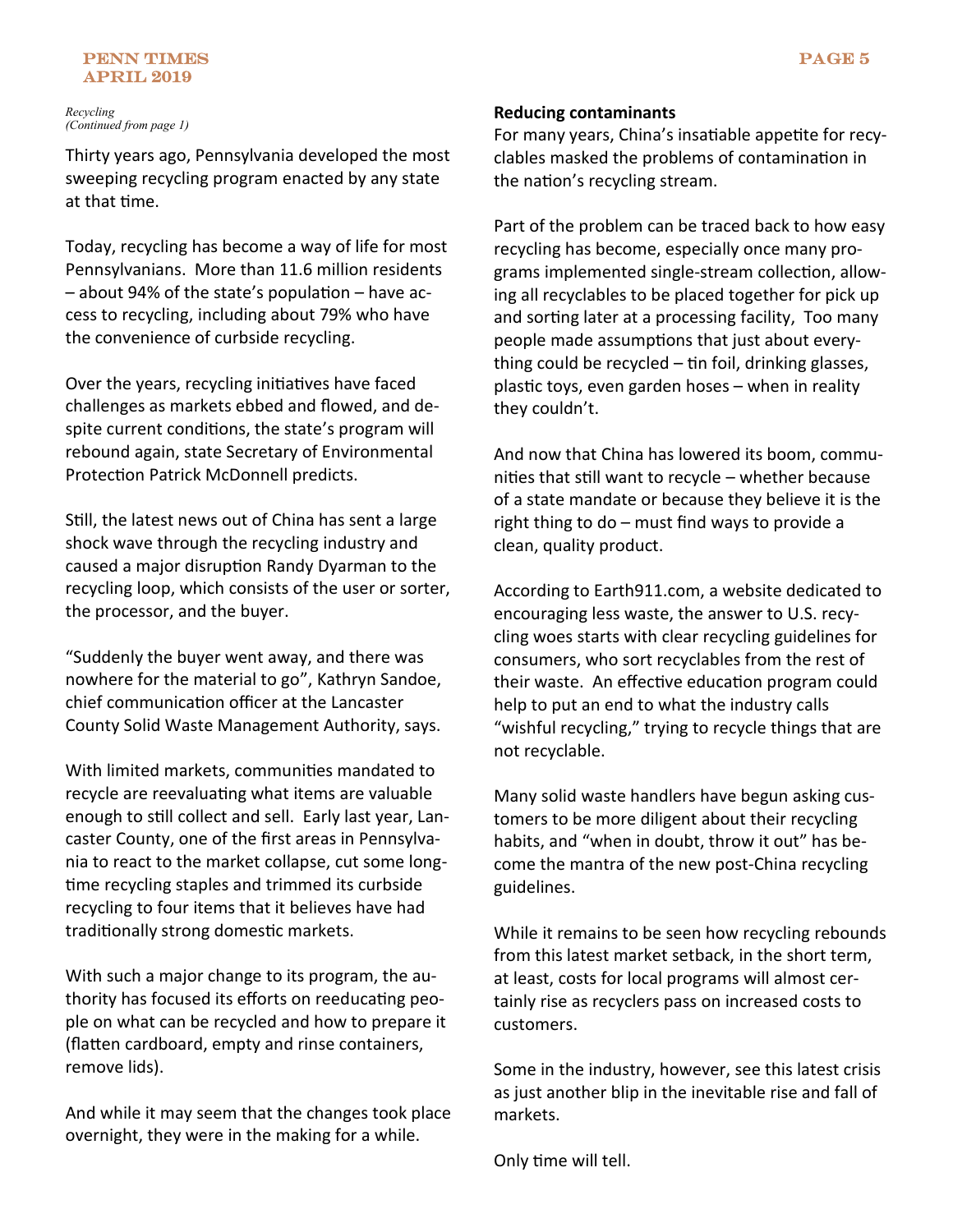### **COMMUNITY BULLETIN BOARD**

### PENN TOWNSHIP VOLUNTEER FIRE CO. AYCE WING NIGHT

BY CALLAHANS

SATURDAY MAY 11, 2019 DOORS OPEN AT 4PM SERVING FROM 5-8PM

DJ UNTIL 11PM

MUST BE 18 OR OLDER TO ATTEND

\$20.00 PER TICKET

Straight Out of Lancaster…



AMISH OUTLAWS

Coming to **Penn Township Volunteer Fire Co.** 1750 Pine Road, Newville, PA!

### **July 13, 2019**

Outdoor concert, rain or shine. Food and drink available for purchase. Small games of chance.

Doors open at **3:00 PM** First come, first served for seating Red 102.3 DJ's from **4:00 PM—6:00 PM** Amish Outlaws hit the stage at **6:00 PM**

Tickets \$20.00 in advance, \$25.00 at the door, if available. Children under 12 **free**. For Tickets: Contact any Fire Department member, visit our website at [www.penntownshipfire.com](http://www.penntownshipfire.com) or call Al Mick at 717– 226-1526 or Justin Mains at 717-422-8184.

### **SOUTH FAIRVIEW 1ST CHURCH OF GOD**

**HOLY WEEK SERVICES** will be held Monday-Friday April 15-19 at 7:00 p.m. Monday at Leesburg United Methodist; Tuesday at Dickinson Presbyterian; Wednesday at Huntsdale Church of the Brethren; Thursday at Dickinson, Leesburg, AND South Fairview; Friday at South Fairview 1st Church of God. EVERYONE IS WELCOME TO ALL SERVICES!

**ROAR VACATION BIBLE SCHOOL** will be held July 8-12 at 6:30 p.m. at South Fairview 1st Church of God. All children Age 3-6th Grade are invited. There is also an Adult Class.

Our spring **CHICKEN BARBEQUE** will be held May 18 beginning at 11:00 a.m.

> **1212 Centerville Road Newville, PA**

## ANNOUNCING "PENN MUSIC FEST" Gospel/Bluegrass Music

June 1, 2019 At Penn Twp Firehouse Sponsored by the Penn Twp Fire Company Auxiliary

> Featuring three groups: Crystal River Keepin' It Simple Canaan's Land

Music starts at 5 PM with food available for purchase starting at 4 PM.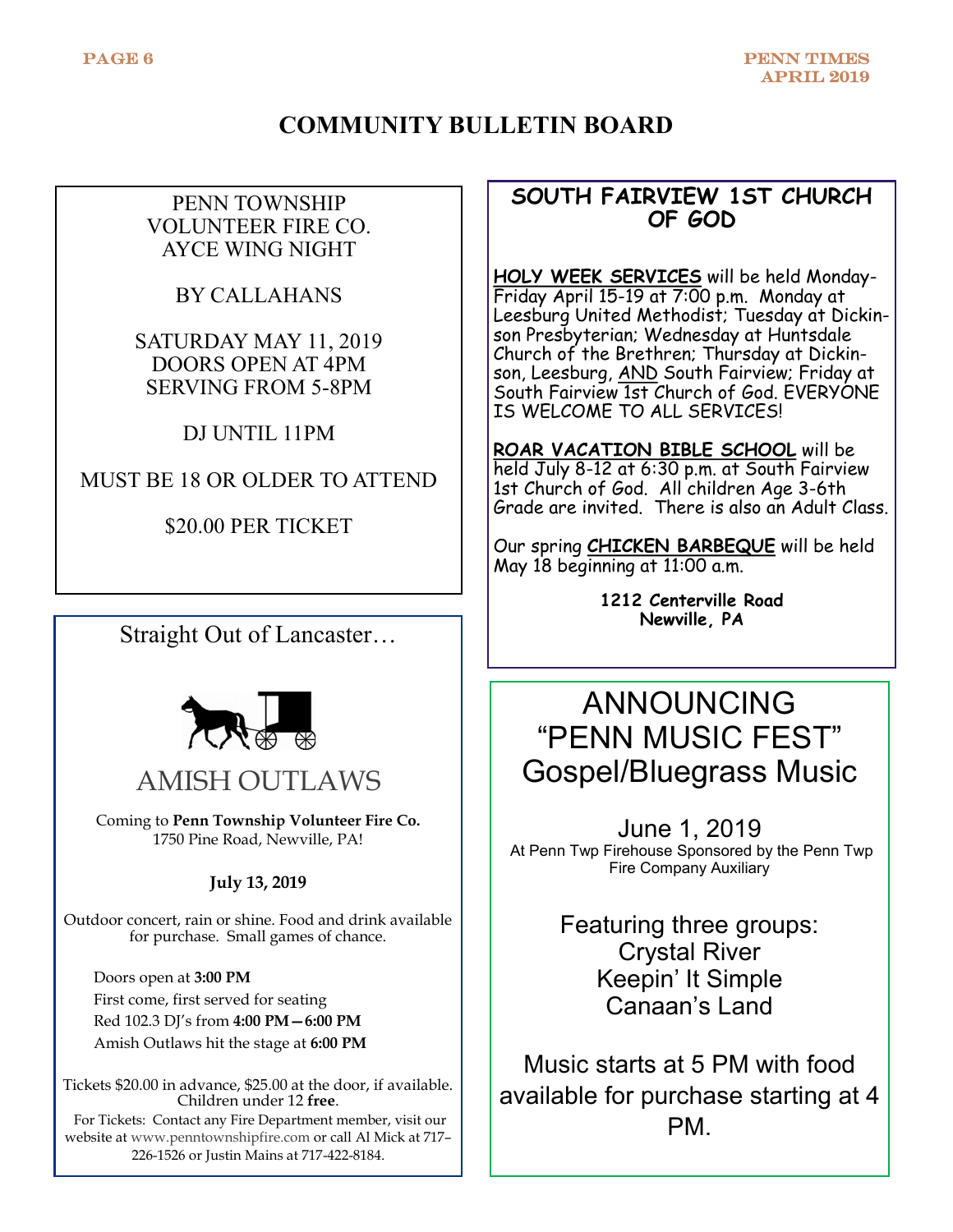#### **PENN TIMES** April 2019

### **Email Address Collection -**

The township is collecting email addresses to be able to efficiently deliver the newsletter and emergency information to our residents.

If you are interested in receiving information by email, please sign-up at

#### **www.penntwpcc.org**

- **Community Information**
- **Newsletter (sign up or cancellation of subscription)**

Like us on Facebook for emergency alerts and information on road closures.



### **PENN TOWNSHIP SERVICES**

- **Photo copies \$ .25 each**
- **Faxing \$1.00 first page— \$. 50 each additional page**
- **Laminating \$1.00 per item**
- **Notary work \$5.00 a seal (No DMV forms or titles)**

**The township will accept residential waste oil from vehicles** 

All services offered during normal business hours

#### **Find Your Name**

**The names of two Township residents, selected randomly from township records, are "hidden" out of context somewhere in this newsletter. Find your name and we will treat you to a \$20 gift certificate to Saylor's Market in Newville. If you find your name, claim the reward by stopping by Saylor's Market before April 30, 2019. Our thanks to Curt Saylor for his donation to the newsletter.**

### **Newsletter Advertising**

The PENN TIMES is published quarterly (January, April, July, and October), and offers area businesses the opportunity to advertise their businesses to all of the residents of the township. Advertisements may be changed to fit the seasons. Seasonal businesses may choose to advertise in the issue that is closest to their peak season.

The following are the prices for advertising in the 2017 PENN TIMES:

| <b>Size</b>              | Cost/Issue | Cost/Year |
|--------------------------|------------|-----------|
| 1/8 Page (Business Card) | - \$50     | \$175     |
| $\frac{1}{4}$ Page       | \$100      | \$350     |
| $\frac{1}{2}$ Page       | \$200      | \$700     |
| Full Page                | \$400      | \$1400    |

Contact the township office at 486-3104 to reserve your space and for newsletter deadline.

#### **CAN YOUR HOME BE EASILY IDENTIFIED BY EMERGENCY PERSONNEL??**

Township Ordinance requires all homes to have the street number as least three inches high so that emergency personnel can easily find your home. These street signs are available from the Penn Township Vol. Fire Co. at no charge as a public service. Contact Pam Sheaffer, (717) 776- 7557 to have one made. Proof of Township residence is required. One sign is free, any additional signs will be \$10.00 each.

### **HELP WANTED**

Penn Township Board of Supervisors is looking for residents to serve as Voting Alternates on the Planning Commission. The Planning Commission meets on the third Monday of the month.

We will be in need of two Auditors for 2020.

If you are interested in serving on this committee or serving as an Auditor, please contact the Township Secretary at 486-3104 or speak with a supervisor.